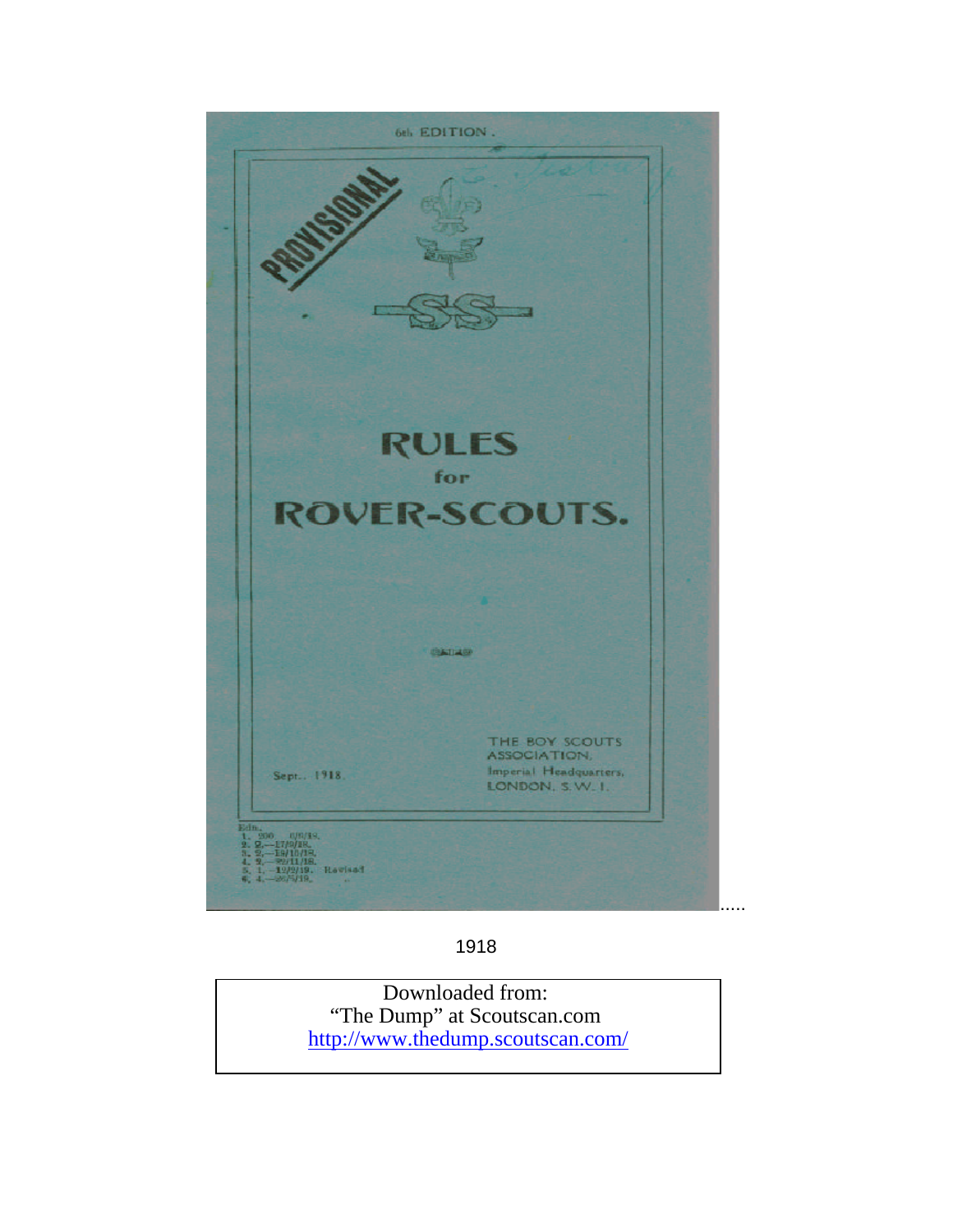

## **A ROVER MATE.**

| Green Shoulder Straps with ROVERS |  |
|-----------------------------------|--|
|                                   |  |
|                                   |  |
| Service Stars-Cubs-Scouts-Rovers5 |  |
|                                   |  |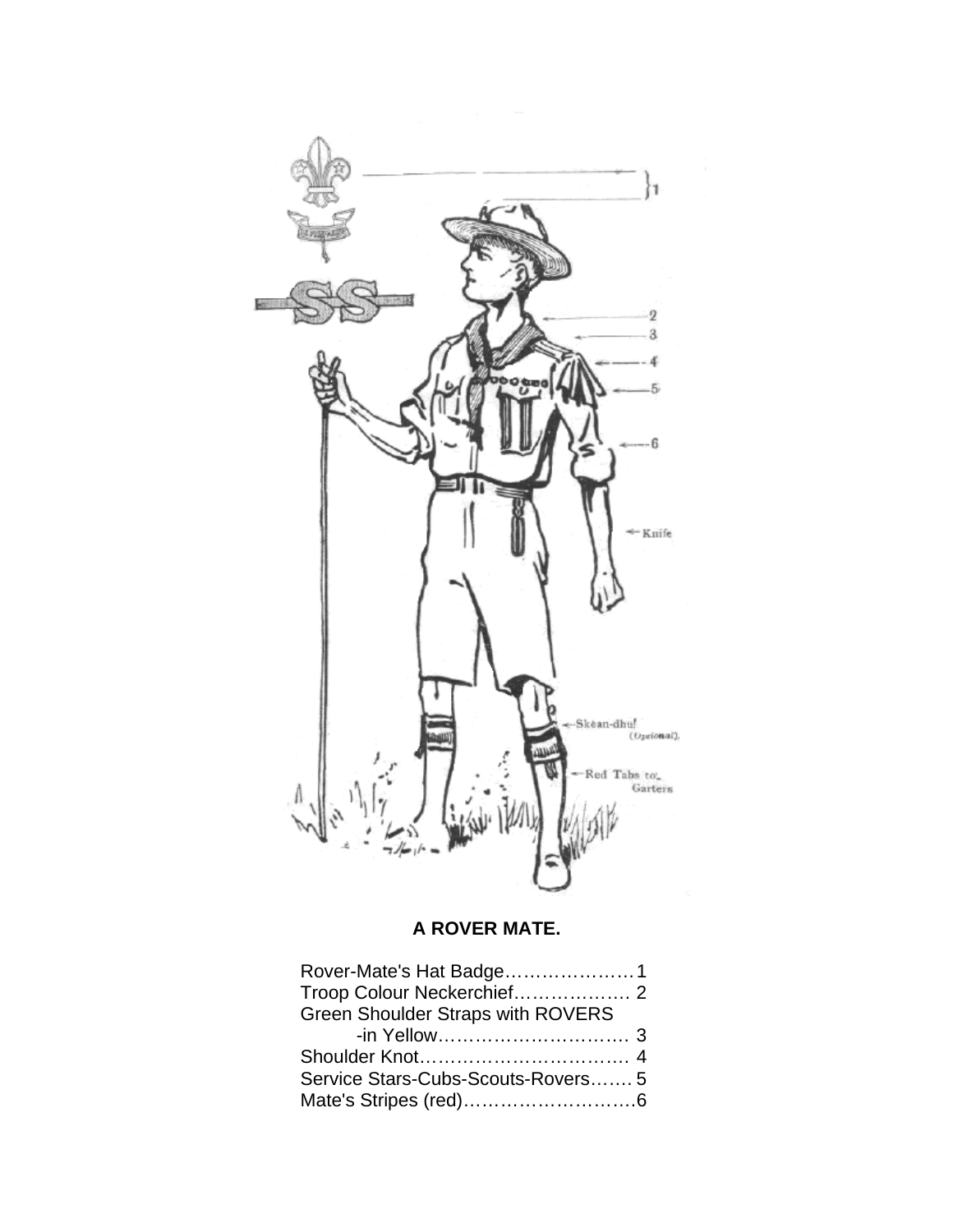# **"ROVERS"**

1. Wolf Cubs. 2. Scouts. 3. Land Rover-Scouts SeaScouts Rover Sea-Scouts

## FOREWORD.

" ROVERS are the natural corollary of Wolf Cubs, and,

" as in the latter case, remain part of the Troop. The

" necessity for them arises in the need for extended and

" separate training for the older boy, in order that he may

" find fresh activities, such as will retain him, in the Move-

" ment. While assisting the Scout in training him for his

" life work, it forms at the same time a preparatory training

" ground for future Scoutmasters, the Rover being in the

" meanwhile utilised as an Instructor in his selected subjects.

- " The voluntary classes thus formed should be of value to the
- " Education Authorities, under the new Education Bill. and

" invaluable to the older Scout for the new conditions of life " after the War."

(THE CHIEF SCOUT)

#### **ROVERS should run in close touch with the SCOUTS FRIENDLY SOCIETY.**

"Scouting for Boys" Is the foundation of all that follows: and the ROVER RULES are intended to suggest extensions of the meaning of that book, applicable more particularly to adolescents and young men, rather than to boys.

## **1. WHY A SENIOR DIVISION IS WANTED**.

It is obvious that just as the boy of 8-11 is constitutionally different and requires different training from the boy of 11-15, so the older lad, developing into manhood, requires a separate education and treatment of his own. The loss from the Scout Movement of many of these lads. just as they become of most use and enter a critical age is due, not to their having become tired of Scouting, but to the constant repetition, without novelty, of the old Tests and games. The older lads want to do bigger things, to do things as men do them, and to have more vigorous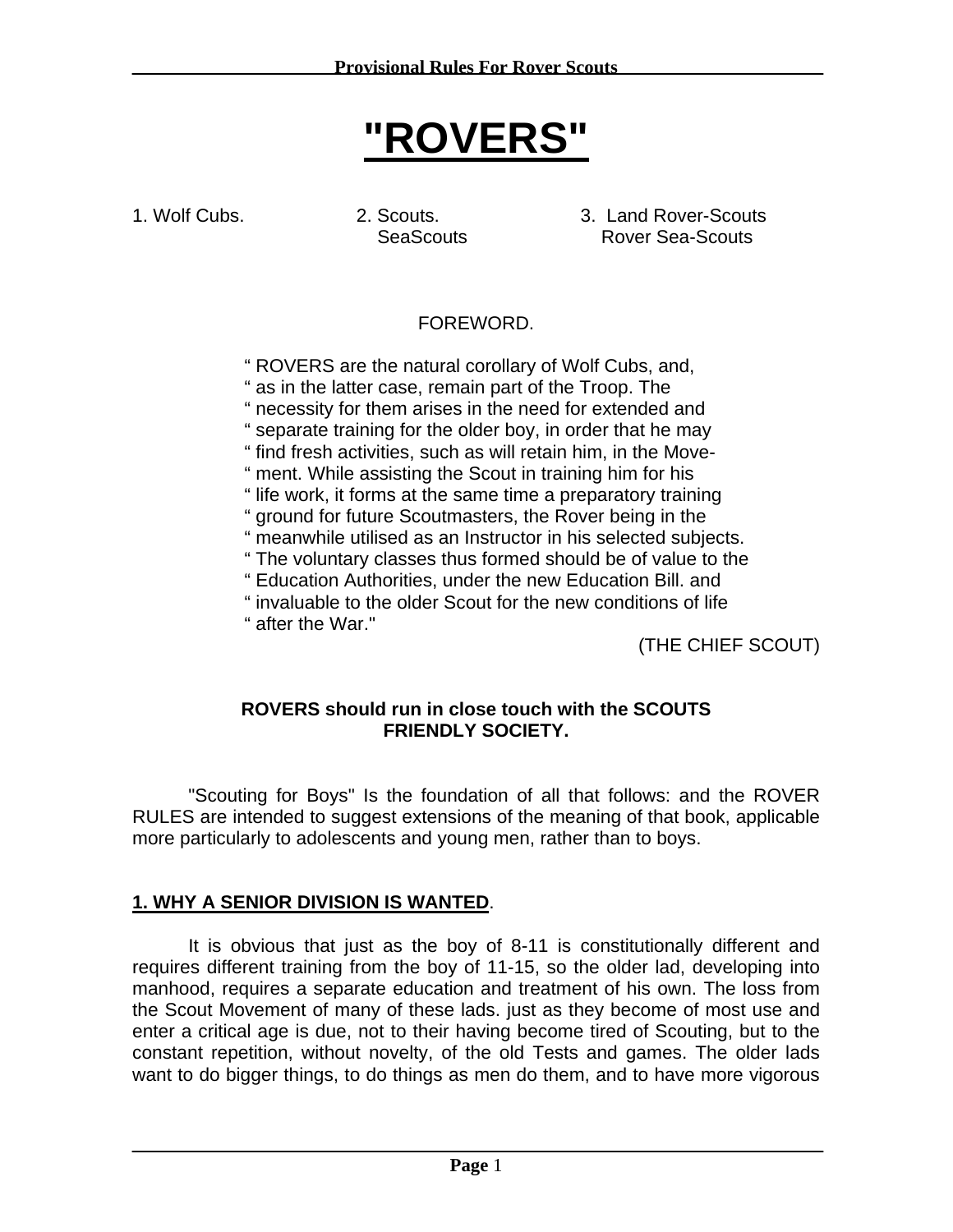Scouting work than that which is applicable to the lower mental and physical capacity of the younger boys.

Older Patrol Leaders, whose business hours and attendances at Evening Schools make it very difficult for them to devote all the time that is necessary to the regular training of their younger Scouts, can be helped and retained in the Scout Brotherhood without loss of rank by joining a Rover Patrol. They can there be given definite opportunities of service, as the S. M. may consider best.

## **2. REASONS FOR STARTING:**

To help the Scoutmaster, where he desires to use the scheme: for the following purposes:–

- (a) To give a helping hand to Scouts approaching manhood, and to retain them under good influences at the critical time of their lives.
- (b) To get back to the Movement Scouts who have left, including Sailors and Soldiers who have been released from Service.
- (c) To rope in the boy of 15 or over ~ho has never been a Scout before.
- (d) To give the older boy a higher standard to aim at and to open to him a series of tests which will help him in his career.

### **3. RANK AND TITLE.**

"ROVER SCOUTS" IS THE NAME OF THE SENIOR BRANCH OF THE MOVEMENT ENROLLED UNDER RULE 8. Rovers will be formed into Patrols as in the case of the Scouts. Such Patrols may be lettered or named after heroes of history.

The "Patrol leader" will be called the "MATE."

A Rover Scout, after being duly registered and enrolled takes rank with a P.L. of Scouts.

#### **4. THE MATE.**

The Mate of the Rover Patrol will act as its "Captain in games", club arrangements, athletics, public activities, studies, etc. He will be elected to that position by the Patrol, subject to the Scoutmaster's approval.

## **5. SECOND MATE.**

A Second may be appointed by a Mate of the Rovers as his assistant.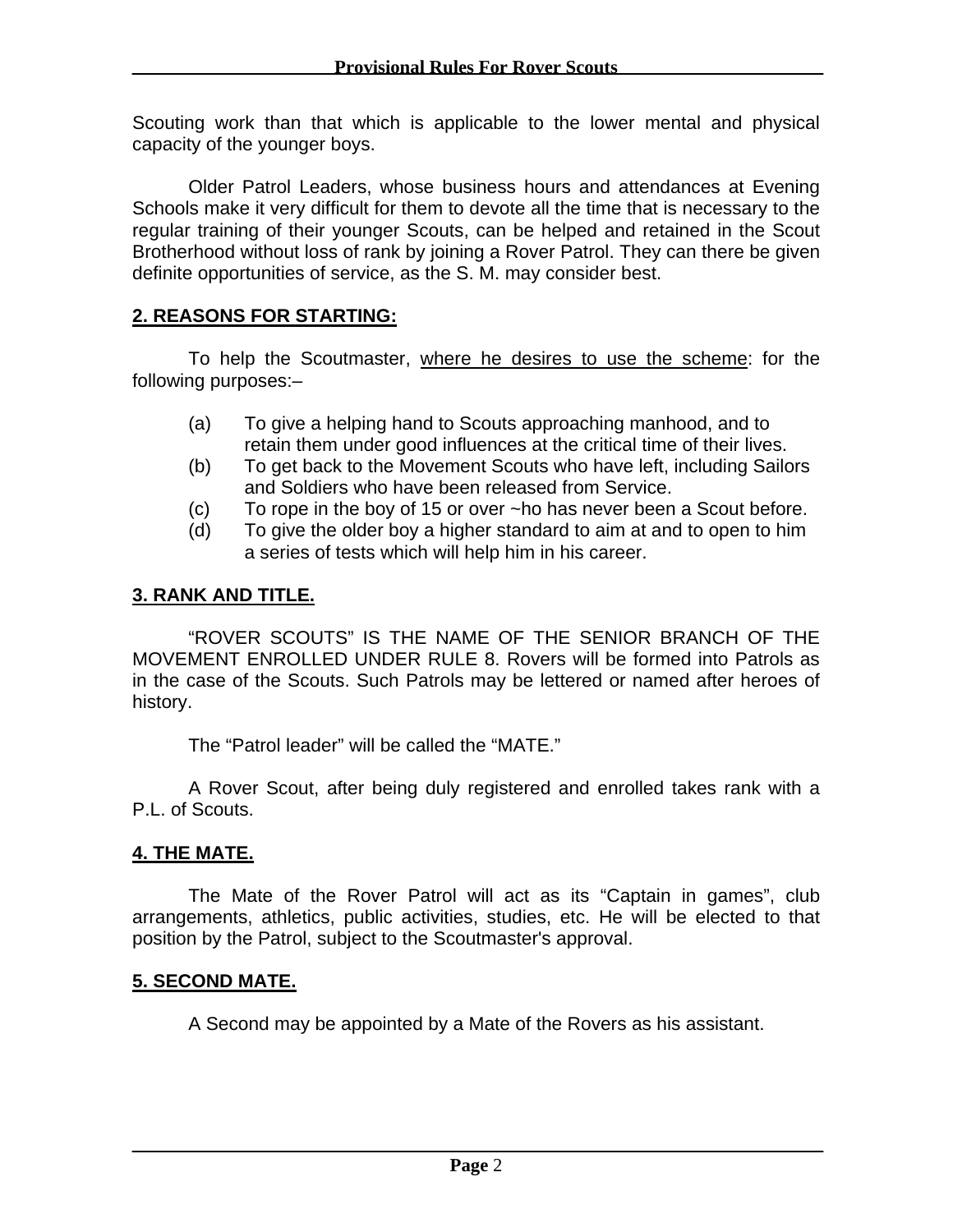#### **6. HOW TO START.**

It is most desirable that a Rover Patrol, or Troop, should be run *in close connection* with the Scout Troop, just as is the Wolf Cub Pack. It is best to start in a small way, with one Patrol.

If existing Patrol leaders are of the right age and standard they may be formed at once into a Rover Patrol, and need not thereby give up their position as Patrol leader in their old Patrols; but it is a good thing to open the way for efficient Seconds to promotion to Patrol leader, while the old Patrol leader (now a Rover) can act as a "big brother" to the younger one, and help him to master his job.

The Rover Patrol must have its own "meeting night": this at first may prove a difficulty; but a solution can be found in the "Rovers" meeting after the Scout Troop has finished their evening's work.

To an already overworked Scoutmaster it might sound impossible to find more time for the training of Rovers; but if a definite share is given to each Rover in the work of the Troop or Pack, the Scoutmaster will quickly realise of what an amount of work he will find himself relieved.

Unless the Scoutmaster definitely appoints a Rover to some office in the Troop or to instruct a Patrol, he will have no executive power in the Scout Troop.

#### **7. ACTION OF THE LOCAL ASSOCIATION.**

A Sub-Committee of the L.A. should be appointed to deal with all affairs connected with Rovers.

#### **8. ENROLMENT.**

**Conditions:** A Rover MUST BE over 15 years of age, preferably 15 ½, and must have obtained the rank of Second Class Scout. Promotion and Enrolment are in the hands of the Scoutmaster. *Care should be taken not to enrol* as *Rovers any Scouts* who are not *sufficiently developed physically* to join in the advanced instruction and companionship in games of *young men.* Hence no boy under 15 years should ever be admitted to the Senior Division: it can be only rarely desirable to admit at 15; and a Scoutmaster may (if he thinks it best) fix a higher age for his own Troop, or for individual lads.

A lad who has not heretofore been a Scout may be accepted as a Rover, but he *must first pass* the Tenderfoot and 2nd Class Tests. After passing the Tenderfoot Tests he may wear Rovers' uniform, but not the Rovers' badges, until he attains 2nd Class.

The enrolment should be conducted with impressive ceremony on the lines laid down in "Scouting for Boys": and all so enrolled should repeat the Scouts Promise.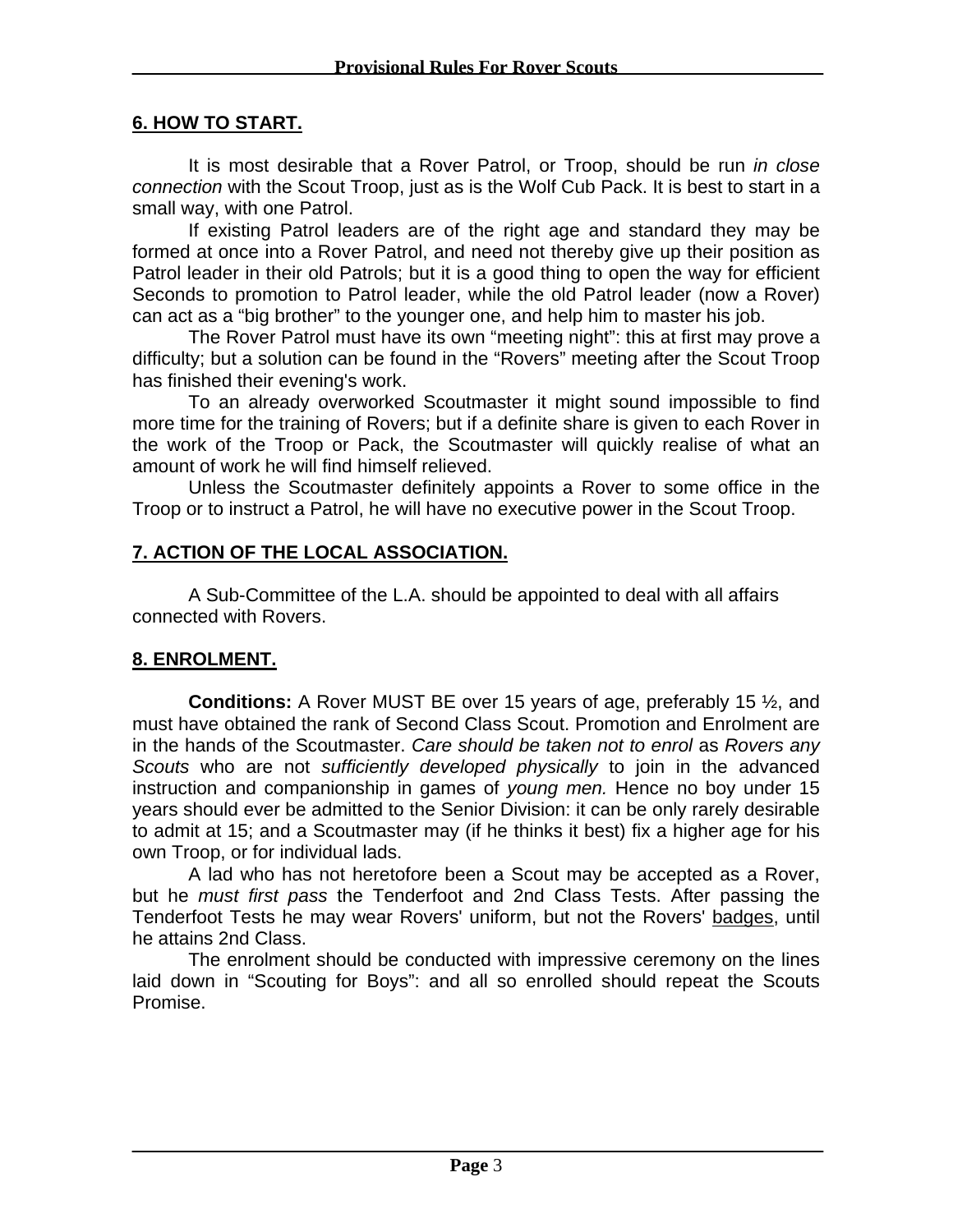#### **9. PATROL SYSTEM.**

The Patrol System should be rigidly adhered to. A Rover Patrol may consist of from 4 to 8.

#### **10. LONE ROVERS.**

Where there are not at the moment enough lads to form a Patrol, the Scoutmaster can register a "Lone Rover", who should be attached to the nearest Rover Patrol and join in their activities, until such time as a full Rover Patrol is formed in his own Troop.

#### **11. UNIFORM.**

**Land Rovers.** – The uniform of a Rover is as described in the sketch. He will wear green shoulder straps with the word ROVERS worked thereon in Yellow; a special shoulder knot and a special Hat Badge, consisting of the S.S. Bar, worn on the front of the hat strap; and red garter tabs. A rough "thumb" stick or alpenstock (4 ft. 6 in. or 5 ft. in length) can be carried in place of the staff, and these can be made by the Rovers themselves, as described in 'The Scout '.

**Sea Rovers.** – The uniform is that of the Sea Scout, as described in the Scouts Rule 23, together with the special Sea Rover Badge consisting of an Anchor in Scarlet worked on blue cloth and worn on the right breast: or alternatively the green shoulder straps described above.

**The Rover Mate** wears Rover Uniform as described above, with the addition of the full Patrol leader's Badge, and the S.S. Bar on the Hat; and two red vertical stripes on the left pocket.

**The Second Mate** wears Rover Uniform with a single red vertical stripe on the right side of the pleat on the left Pocket.

**A Rover who is also a Patrol Leader of Scouts** wears the full Patrol leader's Badge with S.S. bar and two white stripes.

**A Rover who is a Second of Scouts** wears one white stripe.

**Dress Generally**. – The importance of smartness and correctness in dress should not be overlooked when training young men, – as tending to increase their own self-respect and the Scout "Esprit-de-Corps".

Scottish Rover Scouts may wear the kilt and sporran in place of shorts.

Scarves of the Troop Colours may be worn.

The Shoulder Knot will be of Red, Yellow and Green. 6 inches in length. and two ribbons of each colour.

#### **12. OFFICERS.**

Where a Patrol or Troop of Rovers is attached to a Scout Troop the Scoutmaster is in supreme command over the whole, but he should appoint his Assistant Scoutmasters to take charge as he may deem fit.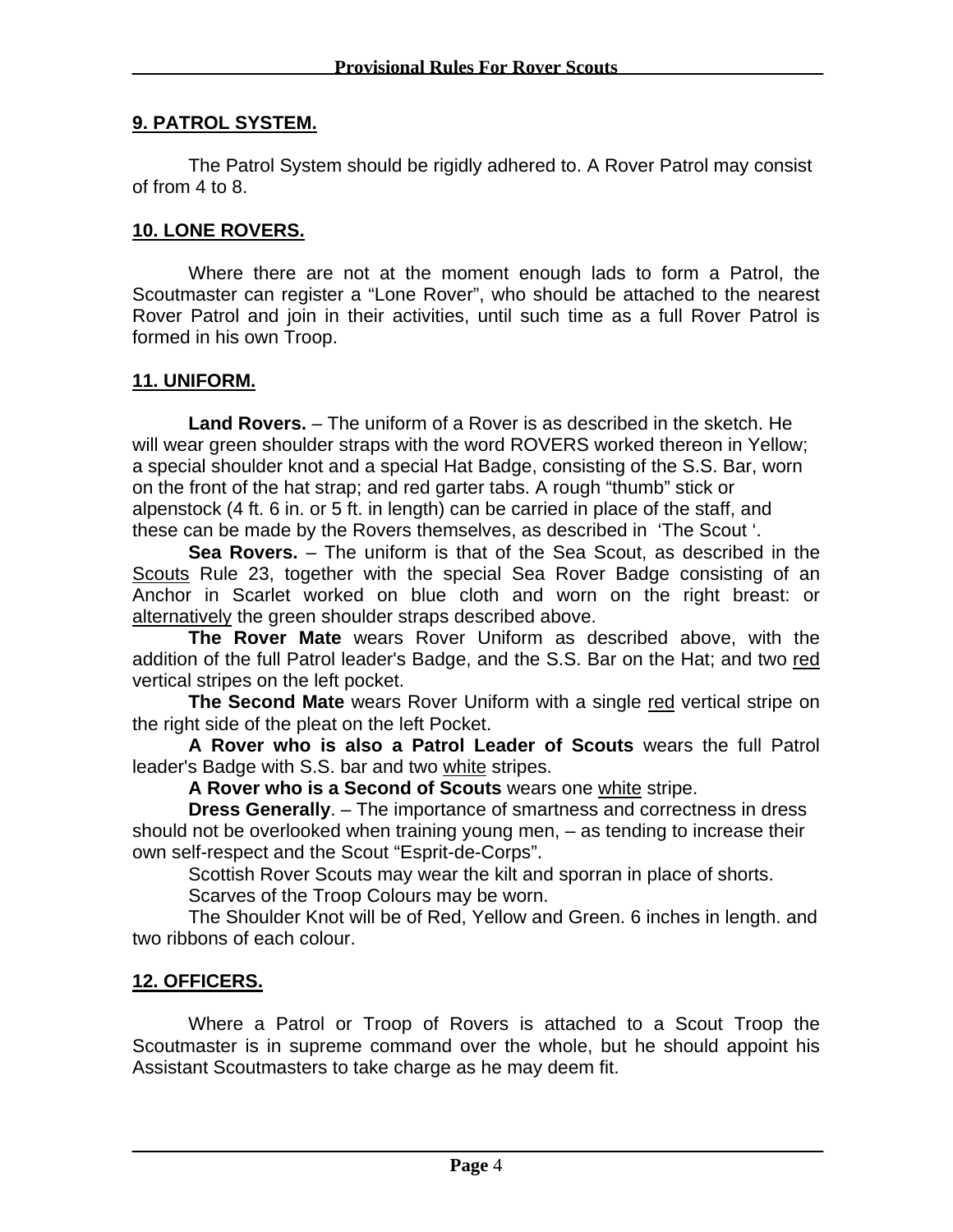#### **13. BADGES.**

No Scout Badges except Ambulance, 1st Class, King's Scout Badge and Cornwell Badge – service stars, war service badges, and medals – may be worn. When Rovers have qualified as 1st Class Scouts they will be in a position to earn and wear further appropriate Badges of an advanced standard.

All round cords should be worn if these have been earned: but if the corresponding badges are not worn under this rule, it may be desirable that the. Rover Scout should be in possession of a Certificate showing the Badges for which he has earned his decoration, for production to an Inspecting Commissioner.

The Service Star for Rover Scouts is backed with red cloth. A buttonhole badge with enamelled R. S. is worn when not in uniform. In addition to the Ambulance Badge (mentioned above) the following are of great importance to Rover Scouts and (when passed on a higher standard than applies to the ordinary examinations for Boy Scouts) may be worn by them, namely:

Handyman, Camper, Healthyman (or alternatively Public Health man) and Horseman.

#### **14. "ASSOCIATION" ROVER TROOPS, OR PATROLS.**

If in view of the larger number of the older lads available in some areas, it should be desired to start "Association Rover Troops" or "Association Rover Patrols", the concurrence of the Local Association and that of the District Commissioner must be obtained. (Even if an Association Troop is formed, it will always be possible for any Scoutmaster to form a Rover Troop or Patrol in connection with his own Scout Troop, if he so desires.)

If an Association Troop is to be formed every Scoutmaster in the Association who does not propose to form a Rover Troop or Patrol in connection with his own Scout Troop should be invited to give in the names of Scouts over 15 who may have left his Troop.

#### **15. REGISTRATION AND SUPPLY 0F BADGES.**

Rovers should be registered with the Local Association (on Form S. Rovers) and Badges should be obtained in the same manner exactly as in the case of a Scout Troop. Scoutmasters are, however, invited to inform the Commissioner for Rover-Scouts at Headquarters of the formation of their Rover Troop or Patrol; reports as to their progress will always be welcomed and the Commissioner will be glad to supply any information or advice which Scoutmasters may desire.

Forms in use: – Form R. Nominal Roll.

S. Registration.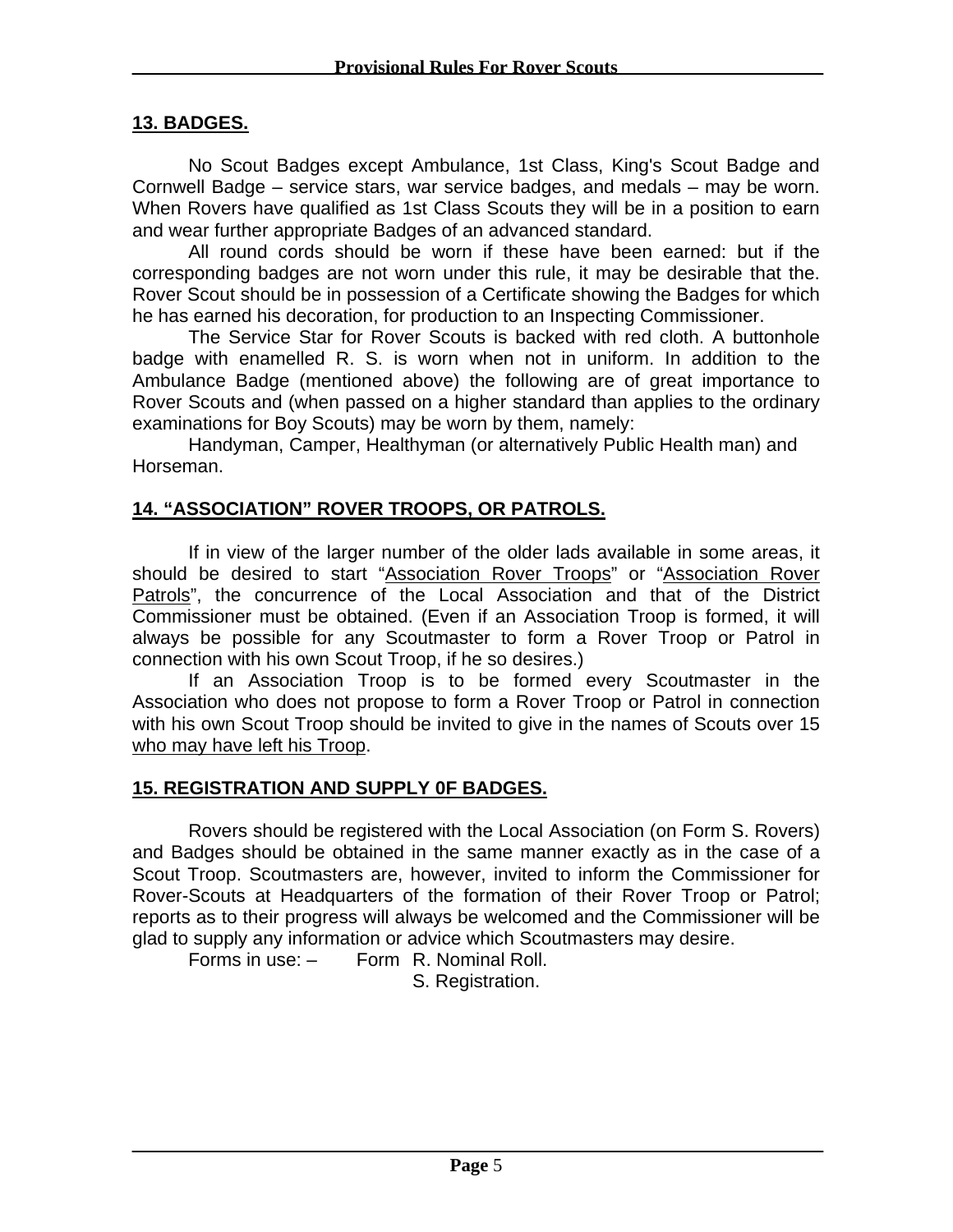#### **16. AMBULANCE BADGE.**

The Order of St. John has agreed that Rovers and Scouts under certain conditions, may enter for the examination for the Adult Certificate of that Association at the age of 15; that is, a year younger than the usual standard laid down.

Scoutmasters should submit a list of the names of their Scouts between 15 and 16 who may desire to enter for this examination to The Commissioner for Rover Scouts at Imperial Headquarters, who will communicate with the Secretary of the Order of St. John. It will save trouble to the S. M. if this rule is carefully adhered to.

#### **17. EDUCATION.**

Local Associations are strongly recommended to help in the educational side of the training of Rovers by arranging for combined Classes in conjunction with Local Education Authorities. They should also co-operate with Local Employment Bureaux, and keep in touch with Local Employers of Labour.

#### **18. ROVER DENS.**

It is very important that special Club Rooms called "Rover Dens" should be provided for Rovers only; these Dens should be under their own management, and should be open every evening.

#### **19. ROVER COURT OF HONOUR.**

A special Court of Honour for a Troop of Rovers should be established on the lines prescribed in "Scouting for Boys".

#### **20. ACTIVITIES.**

**Service** is the keynote of Scouting for Rovers. All Rovers should be encouraged to help in every possible way in the running of their own (or other) Troops, or Wolf Cub Packs; thus gaining the practical experience in training Scouts, which helps to fit them for becoming Scoutmasters, in the future; ,they should also be given responsibility in helping their Scoutmaster in Secretarial or other work.

Activities naturally fall under two heads: –

#### **(A) Efficient Public Service to the Community, outside their own Troops.**

Patrols can be formed and trained as "Local Aid Detachments" for service, such as the following: –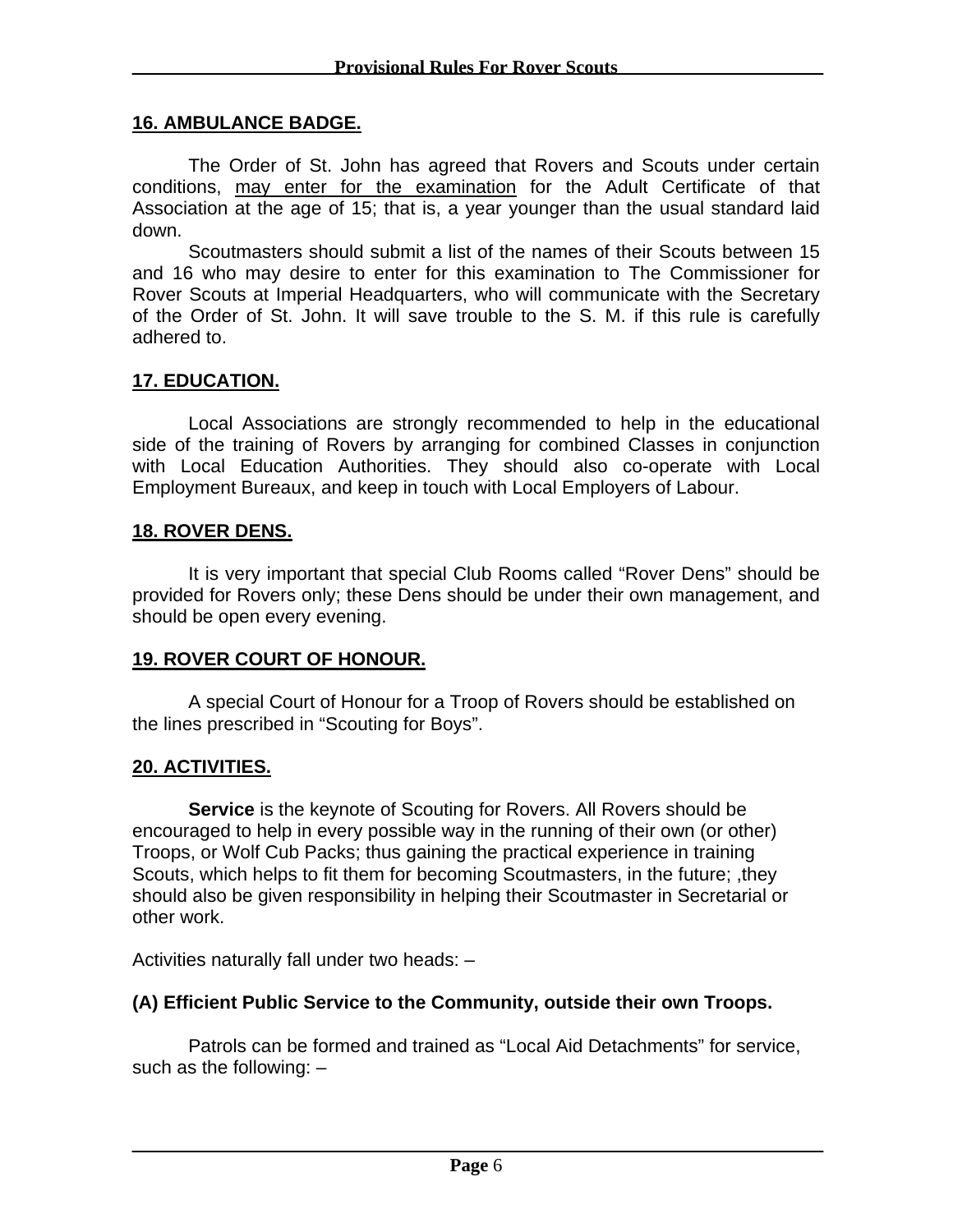Accident First Aiders (for Defence Signallers. dealing with accidents **Firmen**. of every kind, crowds, and research Rocket Apparatus Men. in raids, etc.).<br>
Assistant Welfare **South Scouts Defence Cord**<br>
Scouts Defence Cord Officers. Sea Scouts. Coast Watchers.

Scouts Defence Corps.

When a Rover Patrol becomes efficient to the satisfaction of the Police or other Authority concerned, a Certificate (to be obtained from Headquarters) of such corporate efficiency, will be supplied on the application of the District Commissioner and kept by the Rover Mate, to stand so long as the Patrol remains efficient.

#### **(B) Service in their own Troops.**

It is important that Sports and outdoor Games should be encouraged to the utmost (and appropriate work and rest for Sundays should not be lost sight of). The following are examples: –

#### TEAM RECREATIONS (Corporate, Physical and Moral Health)

Outdoors: –

| Athletics.            | Camping.                  |
|-----------------------|---------------------------|
| <b>Walking Tours.</b> | Cruises on Canals and     |
| Coasting Voyages.     | Rivers.                   |
| Football.             | Hockey.                   |
| Cycling.              | Hare and Hounds.          |
| Scouting.             | Swimming.                 |
| Baseball.             | <b>Nature and History</b> |
| Gymnastic displays.   | Rambles,                  |
| Boating.              | Etc.                      |

Indoors: – Mutual Improvement, such as –

Lectures by Experts. **Experts.** Orchestral Society. Choral Society. Scouts' Own. Dancing. Sing-songs. Debating Society **Social Evenings.** Social Evenings. Dramatic Troupe. Sketching Club.

Indoor Games. Study Circles (for 'Badges as below).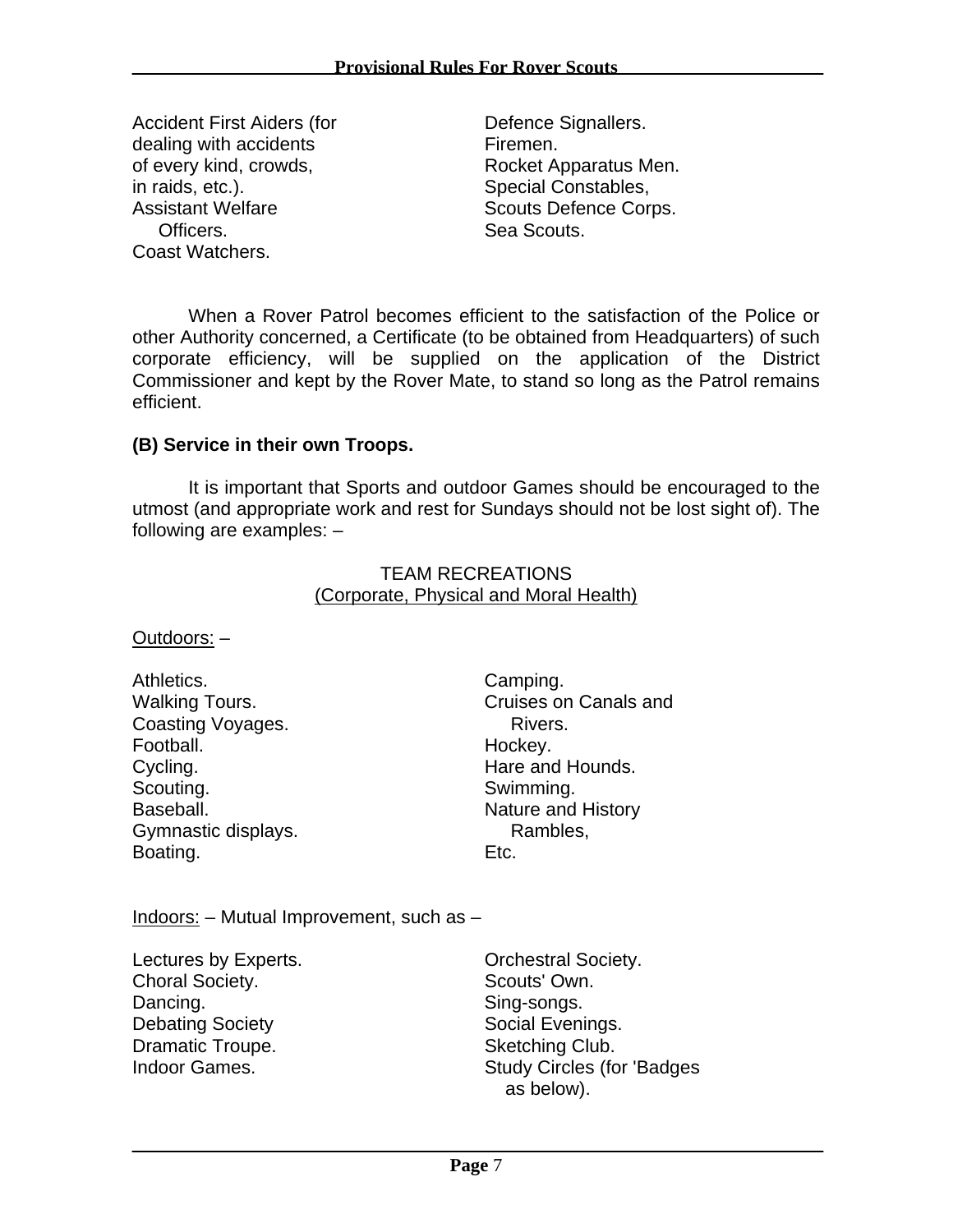#### **21. ARMLETS**

A Rover's Armlet, consisting of a braid of a Colour indicating the Series under which the study has been taken up (see Badge Subjects), may be awarded to a Rover under conditions named below. The Armlet will be sewn on all round the right sleeve, just below the shoulder seam of the shirt.

The object of the Armlet is to show that the Rover has satisfied his Instructor in progressive training; that he has shown –

*(a)* A definite desire to learn.

*(b)* Has made a promising start.

The Award can be gained in anyone subject, and can be made to a Rover who has been trained either in his Troop or in a workshop, in the field or class, or individually, for a certain defined period, as follows: –

| Blue Armlet   } | After 6 months.  |
|-----------------|------------------|
| $Red'$ Armlet } |                  |
| Green Armlet    | After 12 months. |
| Yellow Armlet } |                  |

#### **22, TESTS AND EXAMINATION.**

Practical experience in all technical subjects, in addition to theoretical knowledge, will be absolutely essential for all four Armlets: and the Examiners will require that a Rover should give evidence of some acquaintance with English Literature and Historical Geography. Questions as to the Candidates' views on the meaning of "The British Empire" – "A Commonwealth of Nations" – "Oversea Trade", are constantly addressed to applicants for important jobs. A Rover's taste and intelligence should be further widened by some acquaintance with English Classics and General History.

*(Hints will be found in the "H.Q. Gazette" from time to time, on this subject. Rovers should be encouraged to* read *the* "G*azette.")* 

The examination for the blue, red and green Armlets will be made by expert local or other Examiners approved by Headquarters, who will take the necessary steps on receipt of an application from the Scout Officer who desires to have his Rovers tested.

The Examination for the *yellow* Armlet will be made by the Local Education Authorities, if they are willing to act, on the invitation of the County Scout Council.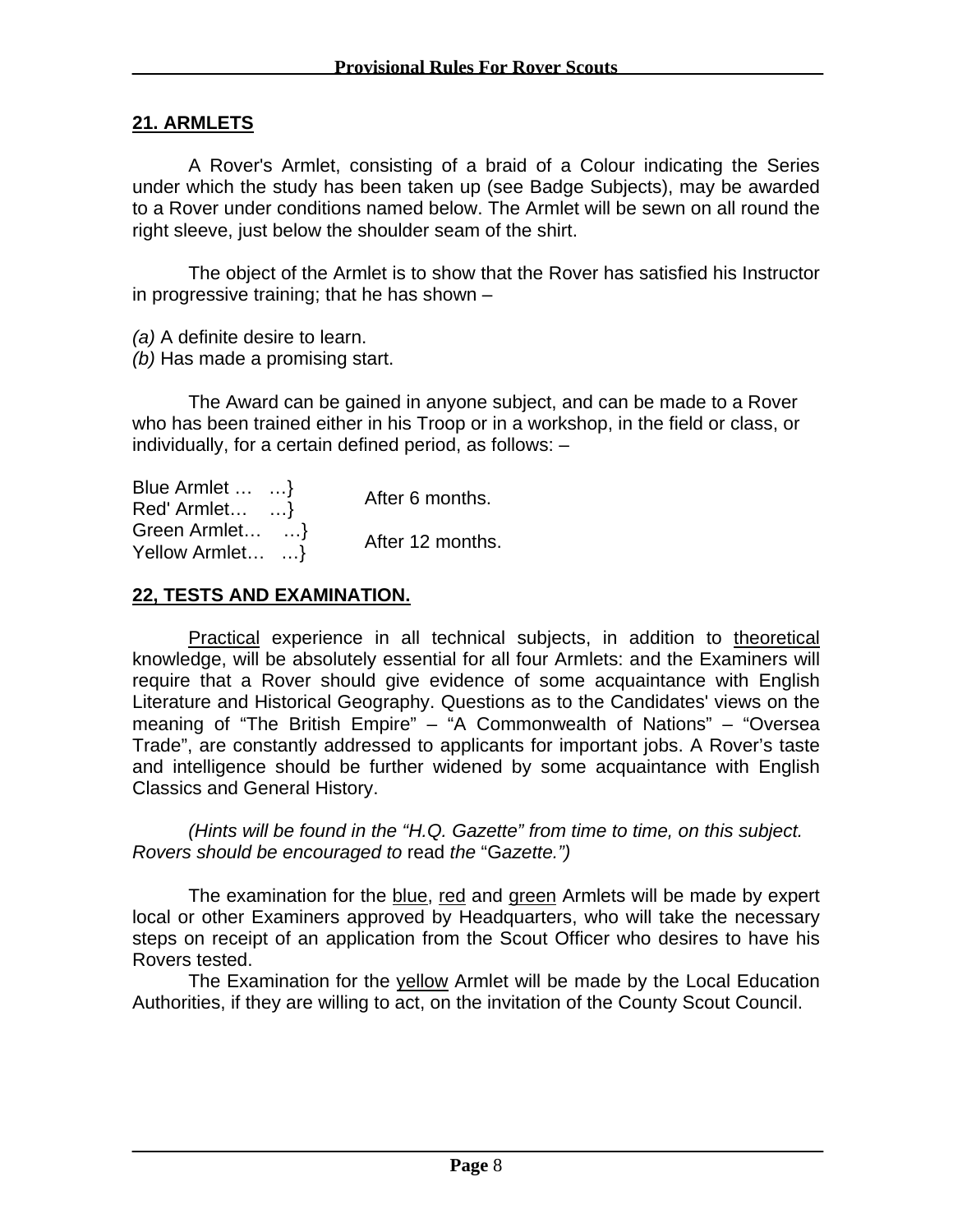#### **23. CERTIFICATES.**

A Certificate indicating the subjects of any such examination held, signed by the Chief Scout and countersigned by the Examiners, will be issued by Headquarters, to be given to every Rover who passes the Examination. The object of the Certificate is to enhance the value of the training, and test in the eyes of Employers, as well as of the Rover.

#### **24. BADGE SUBJECTS.**

#### **A single Badge subject will qualify for the Armlet.**

Pending the issue of a Book of Instruction on Tests for Rover Badges (which must await results gained by experience) the principles to be observed by Examiners are: –

(1) That a Rover should show *sufficient knowledge of his subject* to qualify him to take up the work of his trade, and

(2) That in every case an advanced standard of knowledge should be required of a Rover.

The special attention of Scoutmasters is called to the fact that the first object to be kept in view is the passing of the 1st Class Badge by Rovers.

#### **(1) Blue Armlet. Sea Rovers.**

(NOTE – *That* one *or* more *of the following subjects can be taught by sailors, according to the branch in which they* may *have served afloat)*: –

In view of the greatly increased value to the nation of a strong Mercantile Marine after the War, and of the important prospects opening up to its members, every effort should be made to give our lads the opportunity for qualifying for such a career by forming Sea Scouts and Sea Rover Patrols.

Aviator. **Ship's Armourer.** Marksman. Ship's Artificer. Marine Engineer. Ship's Carpenter. Naval Draughtsman. Ship's Cook. Naval Electrician. **Sick Bay Man.** Sick Bay Man. Pilot. Signaller.

Sea Fisherman. Wireless Telegraphist.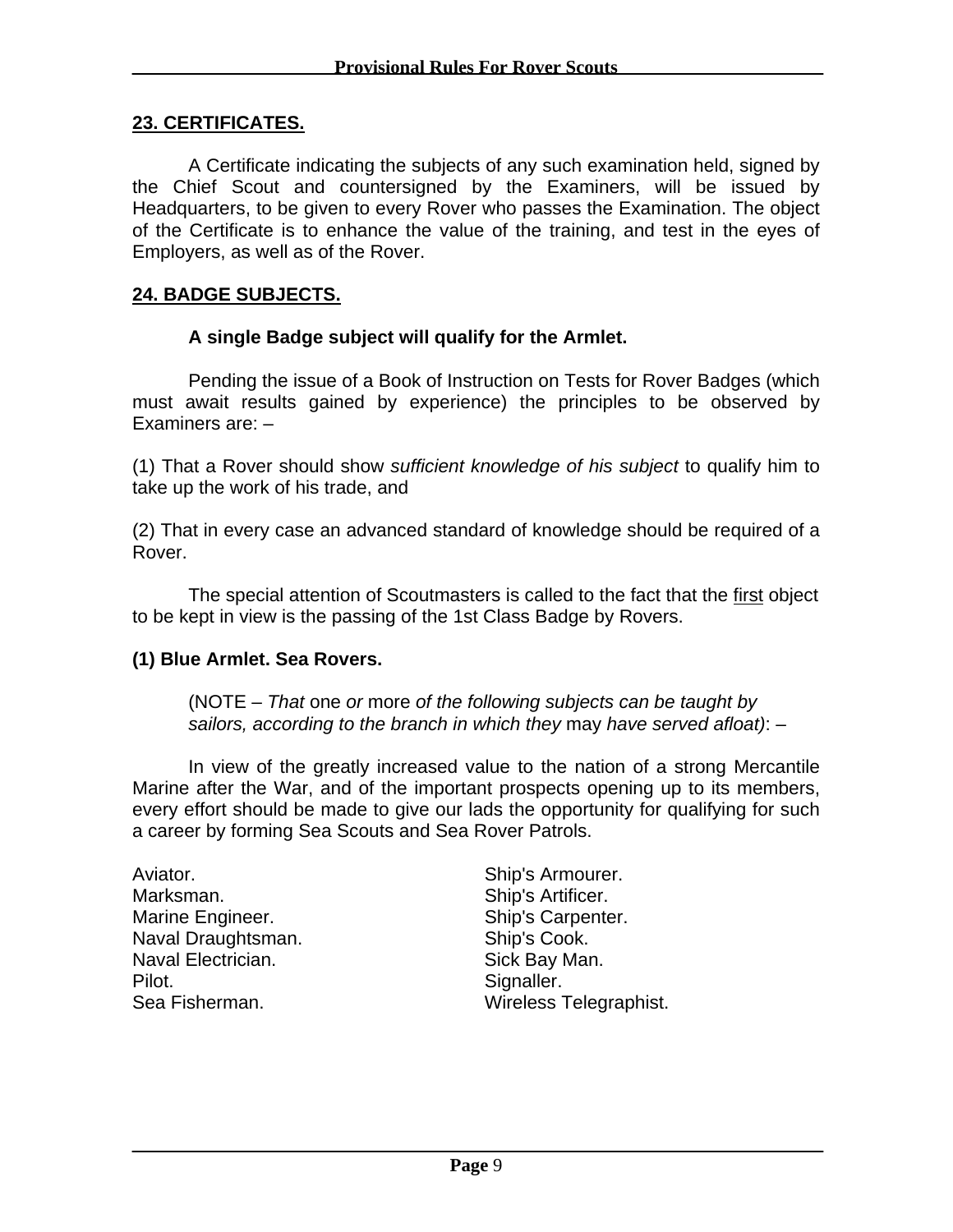#### **2) Red Armlet. Land Rovers.**

(NOTE – *That any of the following subjects can be taught by* men *who* may *have served in the various Branches of the Army which are concerned with the occupations indicated herein:* –

| <b>Accountant and Store-</b> | Horseman.                  |
|------------------------------|----------------------------|
| keeper.                      | <b>Hospital Attendant.</b> |
| Armourer.                    | Marksman.                  |
| Aviator.                     | Musician.                  |
| Baker.                       | Motorman.                  |
| Bootmaker.                   | Pioneer.                   |
| Butcher.                     | Saddler.                   |
| Carpenter and Handyman.      | Signaller                  |
| Chemist.                     | Tailor.                    |
| Cook (Camp).                 | Telegraphist.              |
| Cyclist.                     | Wheelwright.               |
| Engineer.                    | Wireless Telegraphy.       |

#### **(3) Green Armlet – Land Rovers' Agricultural Services.**

Farming in general; with opportunity for specialising in subjects such as any of the following: –

| Farriery.              | Dairyman.                 |
|------------------------|---------------------------|
| Nursery Gardener.      | Poultry Farmer.           |
| Forester.              | Market Gardener.          |
| Stockman.              | Seasonable Subjects, e.g. |
| Agricultural Mechanic. | Hedging.                  |
| Shepherd.              | Thatching.                |

The question of Agricultural training has been taken up by the Board of Agriculture and Fisheries, and the general scheme has received the approval of the President, who has already circularised all the County Councils, from whom have been received many sympathetic replies and offers of assistance in any practical scheme proposed.

The training of Scouts on selected farms is undertaken, as to which information can be obtained from Headquarters.

Classes might be arranged *for* special training in Agricultural subjects, such as Farming, Hedging, Thatching or Sheepshearing, and also for theoretical teaching, e.g., in the principles of Agriculture, the elements of Agricultural Botany and Chemistry. For such Classes as these the assistance of the County Councils might be invoked, both for supplying Instructors and *for* financing the Class. The Board of Education might also be asked to assist in the same way Classes outside, but allied to, Agricultural subjects, such as Carpentry, Blacksmithing. Wheelwright,